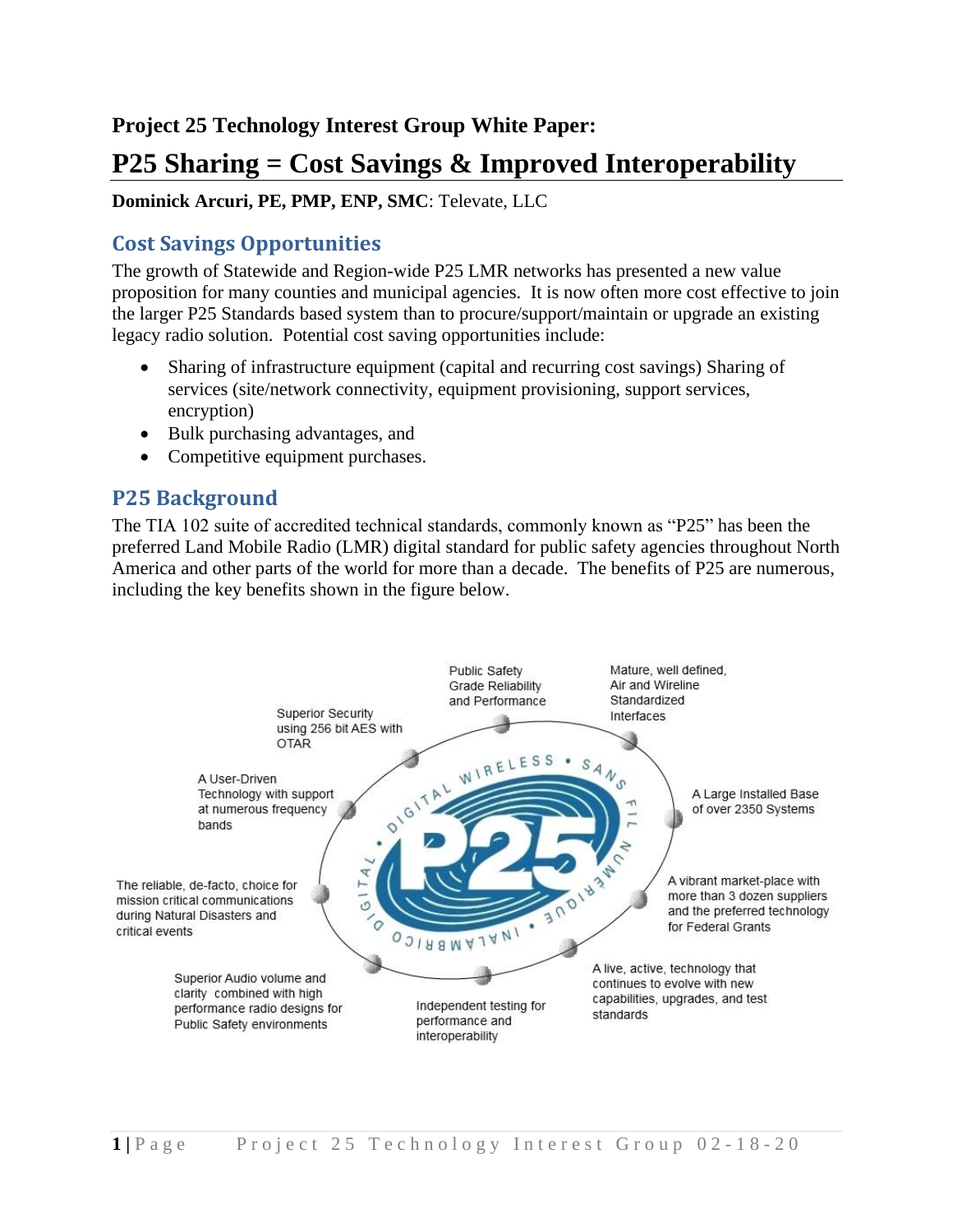In addition to these benefits, adoption of P25 can also result in significant cost savings to an agency or to a group of regional partners. The P25 architecture offers a wide variety of ways and system levels to implement the technology as it is capable of scaling from simple single-site systems to large statewide and province-wide networks. A high-level diagram of a network to support multiple agencies is shown below.



In any of these configurations, P25 systems are capable of supporting multiple agencies. A recent inventory of the states identified a total of 37 which currently operate broad statewide Project 25 networks. In addition to these P25 statewide networks, many large multijurisdictional regional networks also exist throughout the Country and within North America.

| Alabama 1 <sup>st</sup> | Phase 2 700/800 |
|-------------------------|-----------------|
| Responders              |                 |
| Alaska ALMR             | Phase 1 VHF/700 |
| Arkansas AWIN           | Phase 1 700/800 |
| Colorado DTRS           | Ph 1 to Ph 2    |
|                         | 700/800         |
| Connecticut             | Phase 1 700/800 |
| Delaware DPS            | Phase 1 800     |
| Hawaii HIR              | Phase 1 700     |
| Idaho ICAWIN            | Phase 1 700     |
|                         |                 |
| <b>Illinois</b>         | Phase 2 700/800 |

| Indiana SAFE-T        | Phase 1 800        |
|-----------------------|--------------------|
| <b>Iowa ISICS</b>     | <b>Phase 2 700</b> |
| <b>Kansas KSICS</b>   | Phase 1 700/800    |
| Louisiana LWIN        | Phase 1 700        |
| Maine MSCS            | Phase 1 VHF        |
| <b>Maryland FRIRS</b> | <b>Phase 2 700</b> |
| <b>Massachusetts</b>  | Phase 2 700/800    |
| <b>CMS</b>            |                    |
| Michigan MPSCS        | Phase 1 700/800    |
| Minnesota             | Phase 1 800        |
| <b>ARMER</b>          |                    |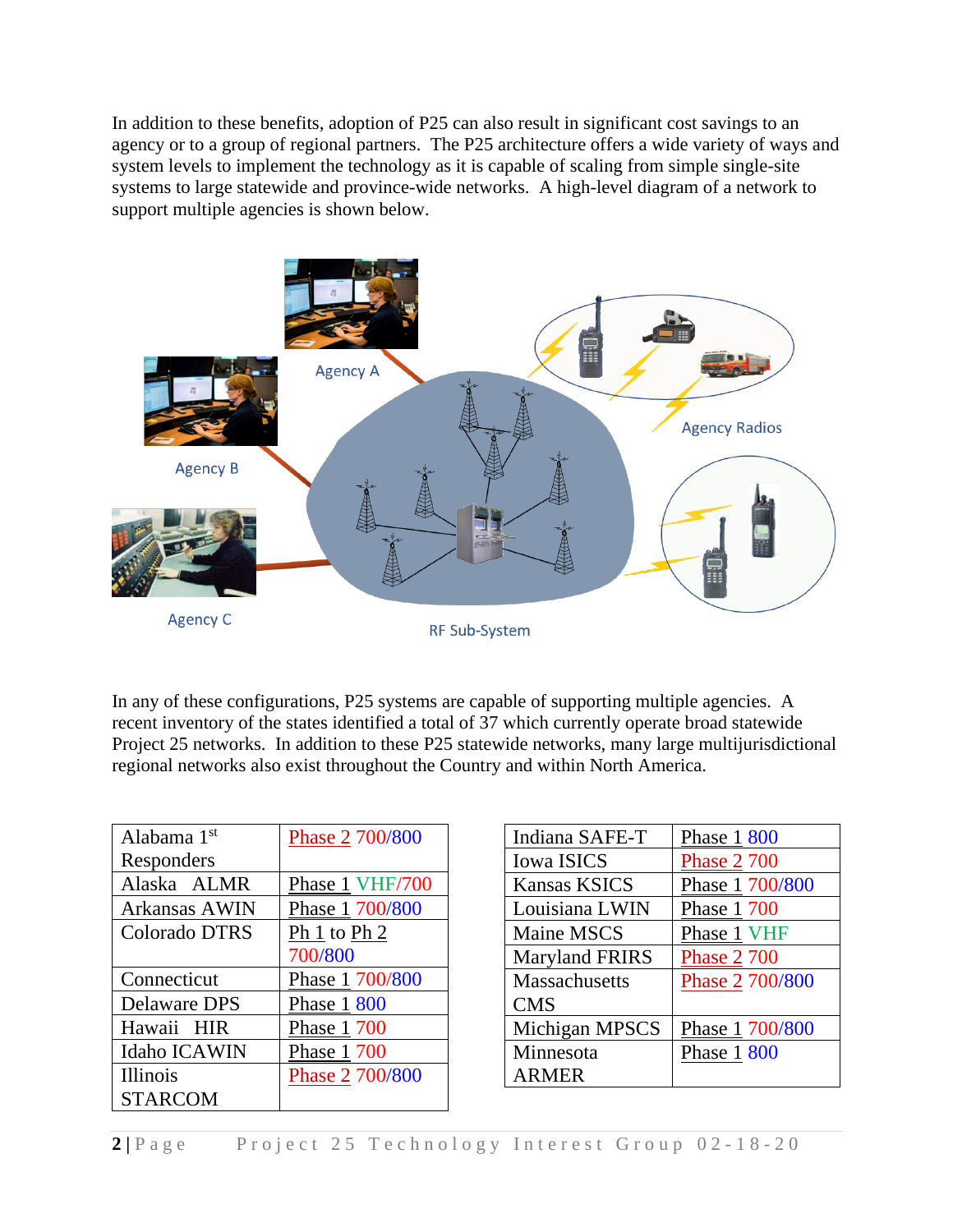| Mississippi          | Phase 2 700/800    |
|----------------------|--------------------|
| <b>MWIN</b>          |                    |
| Missouri MSWIN       | Phase 2            |
|                      | <b>VHF/700/800</b> |
| <b>Montana MSIRS</b> | Phase 1 VHF        |
| Nebraska NSRS        | Phase 1 VHF        |
| New Hampshire        | Phase 1 VHF        |
| New Jersey           | <b>Phase 2 700</b> |
| <b>NJICS</b>         |                    |
| North Carolina       | Phase 1 700/800    |
| <b>VIPER</b>         |                    |
| <b>Ohio MARCS-IP</b> | <u>Phase 2</u> 800 |
| Oklahoma OWIN        | Phase 1 800        |
| Oregon SRP           | <b>Phase 2 700</b> |
| Rhode Island         | Phase 1 800        |
| SCN                  |                    |

| South Carolina          | Phase 1 700/800    |
|-------------------------|--------------------|
| <b>PALMETTO</b>         |                    |
| South Dakota            | Phase 1 VHF        |
| <b>SRS</b>              |                    |
| <b>Tennessee TACN</b>   | Phase 2            |
|                         | <b>VHF/700/800</b> |
| Virginia STARS          | Phase 1 VHF/700    |
| <b>Washington State</b> | <b>Phase 2 700</b> |
| Police                  |                    |
| West Virginia           | Phase 1 UHF Lo     |
| <b>SIRN</b>             |                    |
| Wisconsin               | Phase 1 VHF/800    |
| <b>WISCOM</b>           |                    |
| Wyoming                 | Phase 1 VHF/800    |
| WYOLINK                 |                    |

### **Equipment Sharing**

Numerous examples of equipment sharing of interoperable P25 systems exist throughout the country.

#### **Example 1: Small Town Jurisdiction**

In one northeastern state, a town compared replacing its existing stand-alone system with partnering with the state and sharing common infrastructure. Since there was already some existing coverage in the town, the additional equipment needed to meet the town's coverage requirements was minimal. As a result, the town saved in excess of \$3M by joining the state system. Their new coverage eliminated a historical coverage dead zone in the local area and provided the town with new statewide coverage and interoperability with the State Police.

There are numerous additional statewide P25 systems that effectively take advantage of the modular nature of P25 networks. Multiple state systems use the equipment sharing approach to connect individual sites and countywide simulcast cells all with a common core network.

#### **Example 2: Statewide P25 System with Multi-Tier Options**

One midwestern state that has used this concept very effectively has established multiple tier structures for their partners. One tier allows a partner to build out the infrastructure it requires for local coverage and then turn over the ownership, management and maintenance of the infrastructure to the state. With this approach, the local entity derives the following cost savings benefits:

- Capital cost savings in excess of \$1M resulting from the sharing of the core infrastructure
- Significant cost savings due to the avoidance of annual recurring vendor software upgrades and maintenance fees, and
- Up to 50% of the capital investment credited toward monthly subscriber user fee.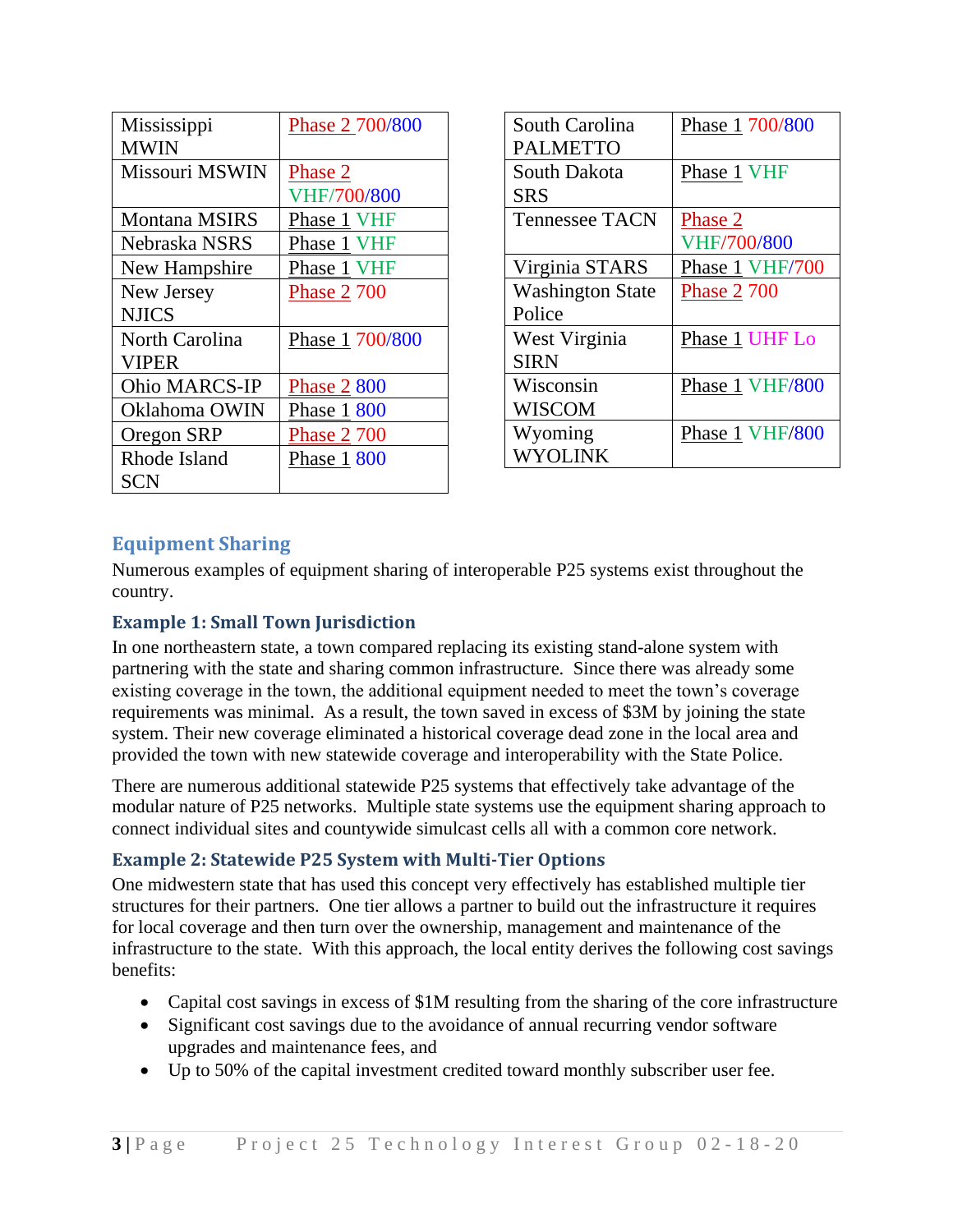Another partner tier option in this same state allows a local entity to, again, build out the infrastructure it requires for local coverage, but maintain ownership, management and maintenance of their purchased infrastructure. A local entity utilizing this option also agrees to take responsibility for any existing state assets within their jurisdiction. With this approach, the local entity derives similar cost saving benefits as described above:

- Capital cost savings in excess of \$1M resulting from the sharing of the infrastructure core
- Annual recurring cost savings due to the sharing of the infrastructure core, and, in this case,
- No monthly subscriber fees for local operation.

In addition to the cost savings, each of these partner scenarios also provide the following operational benefits:

- Enhanced local coverage not only from the system they designed and deployed, but also coverage from their neighboring entities
- Statewide roaming coverage, and
- The flexibility to purchase the P25 radios that best meet their needs and budget from multiple vendors.

#### **Example 3: Statewide P25 System**

Another midwestern state uses a similar approach to partner with numerous local agencies and effectively use the common coverage and equipment sharing approach. This state has been able to eliminate monthly subscriber fees, which has encouraged more agencies to partner with the state. In this state, local agencies that partner with the state and join the statewide P25 system also derive similar cost savings benefits such as:

- Capital cost savings in excess of \$1M resulting from the sharing of the infrastructure core
- Annual recurring cost savings due to the sharing of the infrastructure core
- No monthly subscriber fees, and
- Significantly, reduced infrastructure maintenance costs when compared with a standalone system.

#### **Example 4: Canada Provincewide P25**

Yet another example can be found in Canada where a province-wide network encompasses an area nearly equivalent to the size of Texas. In this province, hundreds of agencies enjoy cost savings through the use of common infrastructure that provides coverage throughout the province and they also benefit operationally from provincewide interoperability while using a variety of different manufacturers radios and equipment that all comply with P25.

#### **Example 5: Multi-County Regional P25**

A recent example of beneficial cost savings due to infrastructure sharing occurred within a P25 statewide system where adjacent counties each needed enhanced coverage for their simulcast cells that would each become integrated with the statewide system. Due to the common technology and modular nature of P25, the two counties and the state agreed to share the development of the site and the cost of a new tower and equipment shelter. The new site provided needed coverage in two adjacent counties, as well as enabled a critical microwave link for the state's backhaul network. The arrangement resulted in improved performance for all three entities, with each saving hundreds of thousands of dollars – a real win-win-win!